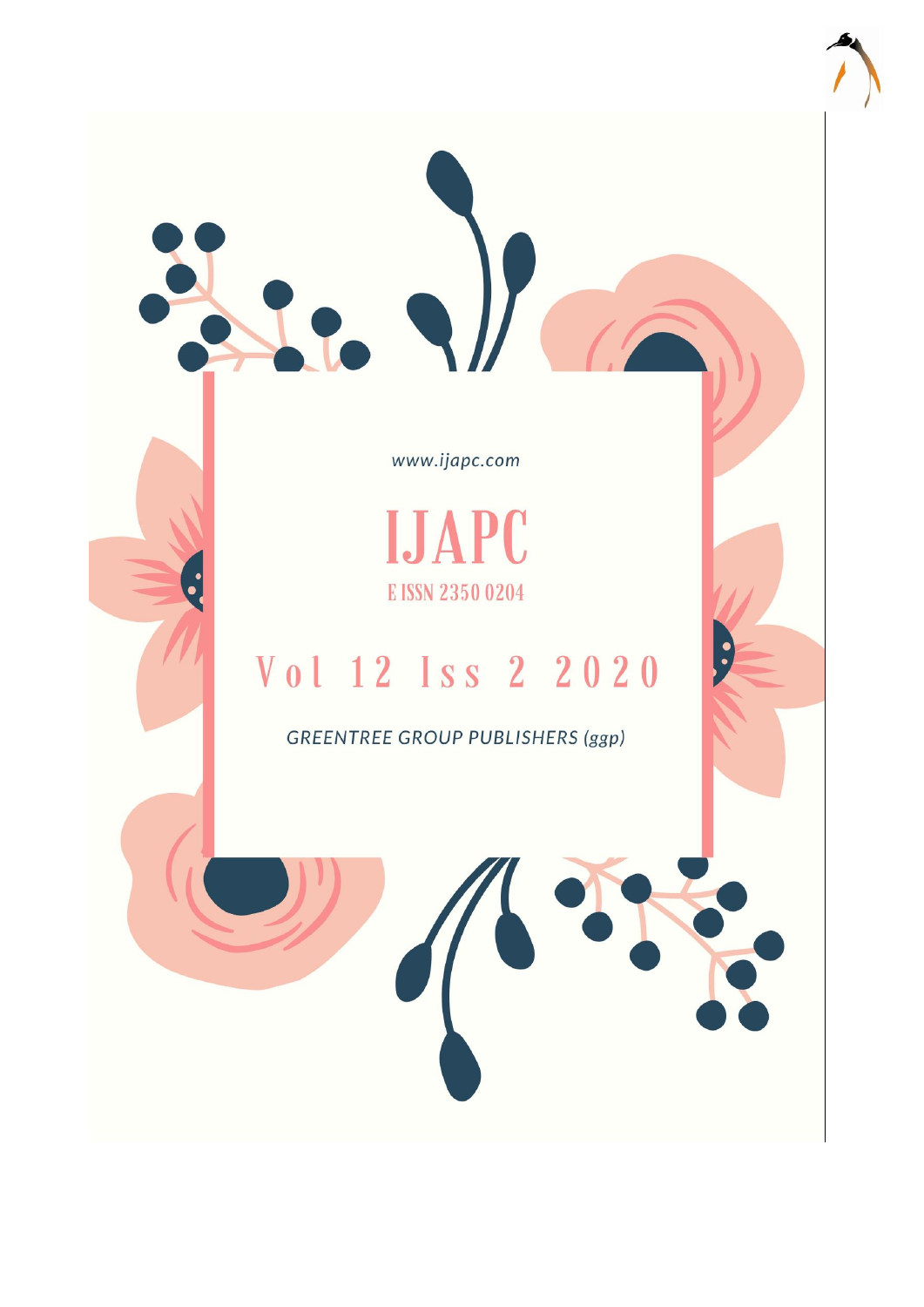

# **Int J Ayu Pharm Chem**

CASE STUDY www.ijapc.com

**e-ISSN 2350-0204**

## **Effect of** *Jaloukavacharana* **in** *Mukhadooshika* **- A Case Study**

Pooja Rajendran<sup>i\*</sup>, Rajneesh V Giri<sup>2</sup> and Sahana Kamath<sup>3</sup>

1-3Dept. of Shalyatantra, SDM College of Ayurveda, Udupi, KA, India

### **ABSTRACT**

Skin, being the largest integumentary organ of our body,fulfils a huge number of important functions ,all of which are designed to help our body working properly. But the adverse factors like changing life style,excessive use of cosmetics and skin care products,junk food habits ,air pollution,UV rays,stress etc.damages the human skin ,especially the facial skin,which is much thinner and more sensitive than whole body skin.

Mukhadooshika is a skin disorder,one among the kshudraroga as explained in ayurvedic classics;featuring the formation of shalmalikantakavat pidaka or pimples on face.An akin disorder to mukhadooshika is Acne vulgaris.It is a chronic inflammation of the pilosebaceous units.The hallmark of acne is the comedone : open comedones(black heads) and closed comedones(white heads).Inflammatory papules,nodules and cysts occur and may rise from comedones.Mukhadooshika can seriously affect the individual's confidence and quality of life. Present treatment options have their own limitations and can present with side effects.While mentioning the treatment modalities for mukhadooshika ,Acharyas of Ayurveda have given importance on rakthamokshana.A female patient aged 22 years was presented in our OPD with pimples on both cheeks and forehead associated with itching,pain and burning sensation since 4 years.Jaloukavacharana was done for the same and result was significant.Assessment was done clinically and results were recorded with photographs.

### **KEYWORDS**

*Acne vulgaris, Comedones, Jaloukavacharana, Mukhadooshika, Rakthamokshana*

\_\_\_\_\_\_\_\_\_\_\_\_\_\_\_\_\_\_\_\_\_\_\_\_\_\_\_\_\_\_\_\_\_\_\_\_\_\_\_\_\_\_\_\_\_\_\_\_\_\_\_\_\_\_\_\_\_\_\_\_\_\_\_\_

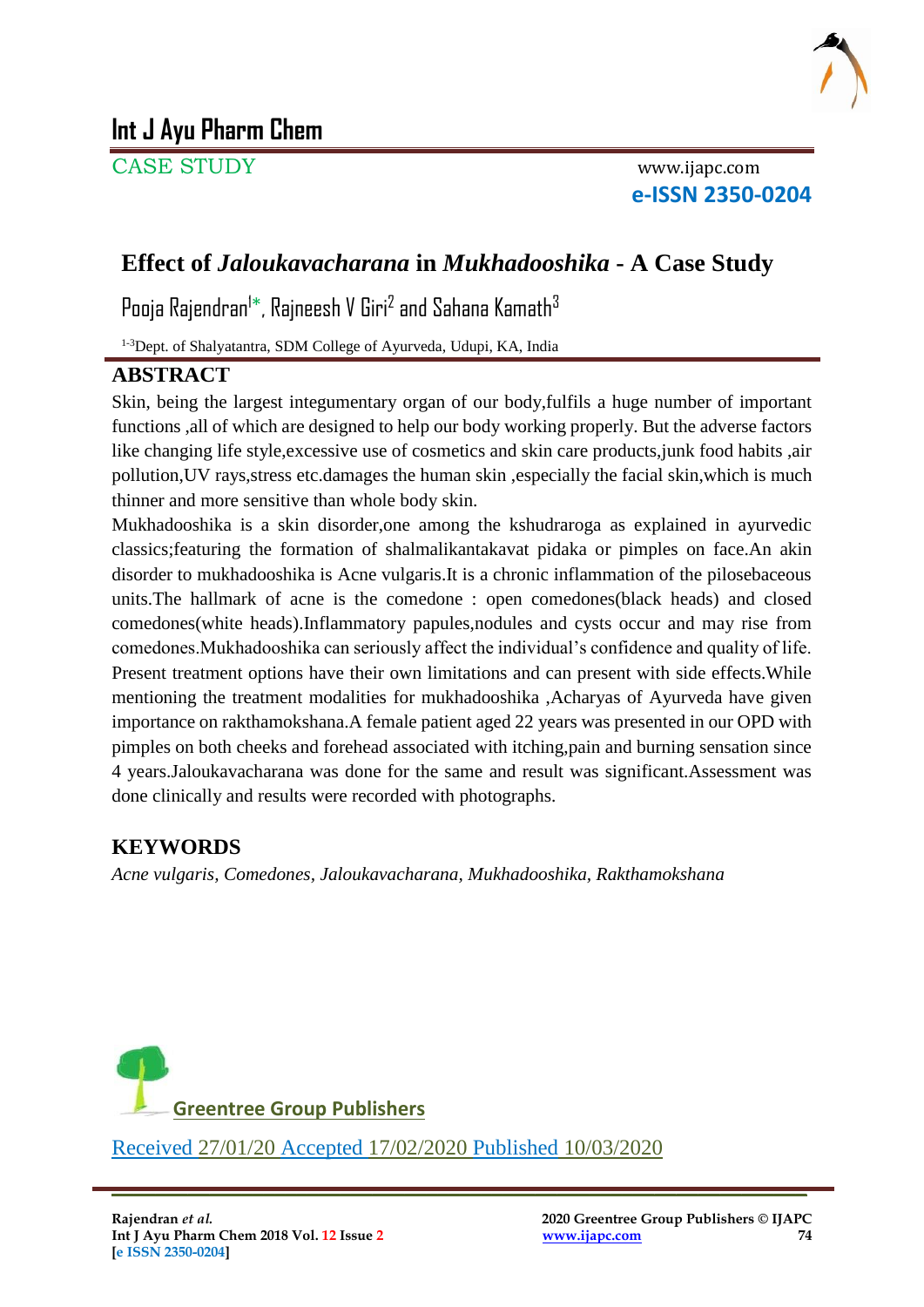

#### **INTRODUCTION**

In present scenario,all over the world ,people are conscious towards health as well as beauty and have an eagle's eye on cosmetological appearance. According to the Transparency Market Research report ,the global organic personal care market is expected to be worth US\$18.7 BN by the end of 2022 from US\$10.9 BN in 2017.*Mukhadooshika*<sup>1</sup> is a present burning cosmetic problem occurring in over 85% of adolescents ,and it causes both physical and psychological scar having negative impact on social lives and self esteem.Prevalence rate of this disease increases day by day due to the excessive stress ,hormonal imbalance ,junk food ,lifestyle ,long term use of cosmetics etc.

Ayurvedic classics explains *mukhadooshika* ,in the context of *kshudraroga*, which is caused by the vitiation of *kapha ,vata* and *rakta* ,featuring the formation of *shalmalikantakavat pidaka*<sup>2</sup> or pimples on the face,along with *ruja*(pain).*Mukhadooshika* is also known as *Yuvanapidaka* or *Tarunyapidaka* ,as it is common in adolescents.*Mukhadooshika* conforms to acne vulgaris ,in the contemporary science.Acne vulgaris is the formation of comedones,papules,pustules,nodules

and/or cysts as a result of obstruction and inflammation of pilosebaceous units<sup>3</sup>. The

 $\mathcal{L}_\mathcal{L}$  , and the contribution of the contribution of the contribution of the contribution of the contribution of the contribution of the contribution of the contribution of the contribution of the contribution of

hallmark of acne is the comedone: open comedones(black heads) are dilated keratin-filled follicles, which appear as black papules due to the keratin debris; closed comedones(white heads) usually have no visible follicular opening and are caused by accumulation of sebum and keratin deeper in the pilosebaceous ducts<sup>4</sup>. Wide range of treatment exists for acne vulgaris –which includes both topical application and oral medicine,but side effects like skin irritation,contact dermatitis,photo sensitivity by topical application and gastro intestinal disturbances and other systemic disorders by oral medicines are often noticed.

In ayurvedic literature,while mentioning the treatment modalities for *mukhadooshika*, Acharyas explain both *shodhana* and *shamana* treatment,of which *raktamokshana* is one among them.Considering the prevalent age group and the area of afflictionface*,jaloukavacharana* was taken as the primary intervention, as it can provide simple,painless and economic *rakthamokshana* procedure for this condition.*Jaloukavacharana* is *paramasukumaropaya*<sup>5</sup> and is indicated in the management of *kshudraroga*.

# **MATERIALS AND METHODS CASE REPORT**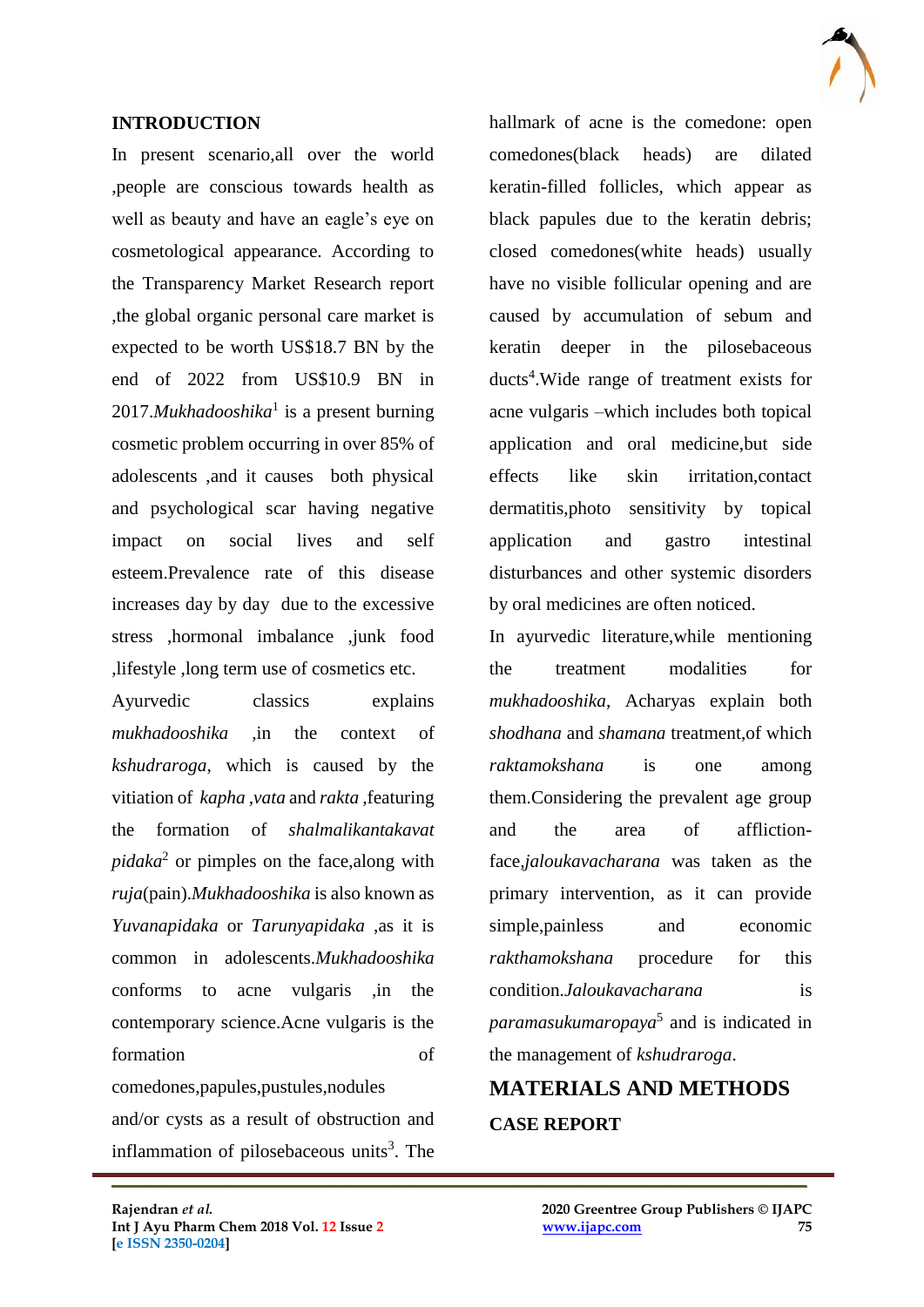

A 22 year old female patient from a middle class economic background having the registration number 2438 came to Shalyatantra OPD of Sri Dharmasthala Manjunatheshwara Ayurveda Hospital,Udupi on 23/10/2019 presenting with complaints of pimples over the face associated with itching,pain and burning sensation since 4 years.4 years back, she noticed appearance of multiple pimples over both cheeks and forehead which gradually increased in size and became pus filled, associated with reddish discoloration,burning sensation,itching and pain.She had taken different topical and oral medications.But there was no significant relief and symptoms recurred on stopping medicines.She came to our hospital for better management.

The patient was thoroughly examined and no significant abnormality was found on general examination. Vitals were stable :- Pulse Rate – 72/min,Heart Rate – 72/min,Respiratory Rate-

20/min,Temperature-98.6ºF,BP-

120/70mmHg.Local examination of face revealed multiple black heads,white heads,nodules and pustules.Laboratory investigations were done and were within normal limits.

### **INTERVENTION**

Two sittings of *Jaloukavacharana* was done with an interval of 15 days.

*Jaloukavacharana*<sup>6</sup> *Purvakarma* 

Preparation of Patient – Face was washed with water and dried.

Preparation of *Jalouka* – Was kept in *Haridra jala*

*Pradhanakarma* 

Applied the *jalouka* to the required area Covered the *jalouka* with a moist gauze piece.

Let the *jalouka* to draw blood till it detached spontaneously.

*Paschat karma* 

Squeezed *Jalouka* to expel blood/put the *Jalouka* in *Haridra Choorna*.

Treatment to bitten site:- *Avachoornana* with *Haridra Churna* at the bitten site.

SOURCE OF *JALOUKA* :

*Nirvisha jalouka* were obtained from the available sources in and near Udupi.

*DURATION OF TREATMENT* 

*Jaloukavacharana* was done 2 times – Day 1 & Day 15

*OBSERVATION PERIOD* 

Observations was recorded on Day 1, Day 15, Day 30,Day 45,Day 60,Day 75 and Day 90

#### **OBSERVATION**

 $\mathcal{L}_\mathcal{L}$  , and the contribution of the contribution of the contribution of the contribution of the contribution of the contribution of the contribution of the contribution of the contribution of the contribution of

Symptoms of *ruja,daaha,srava,kandu* had shown significant relief.Considering the number of *pidaka*,there were no 100% complete relief within the treatment period. (Figures 1,2,3)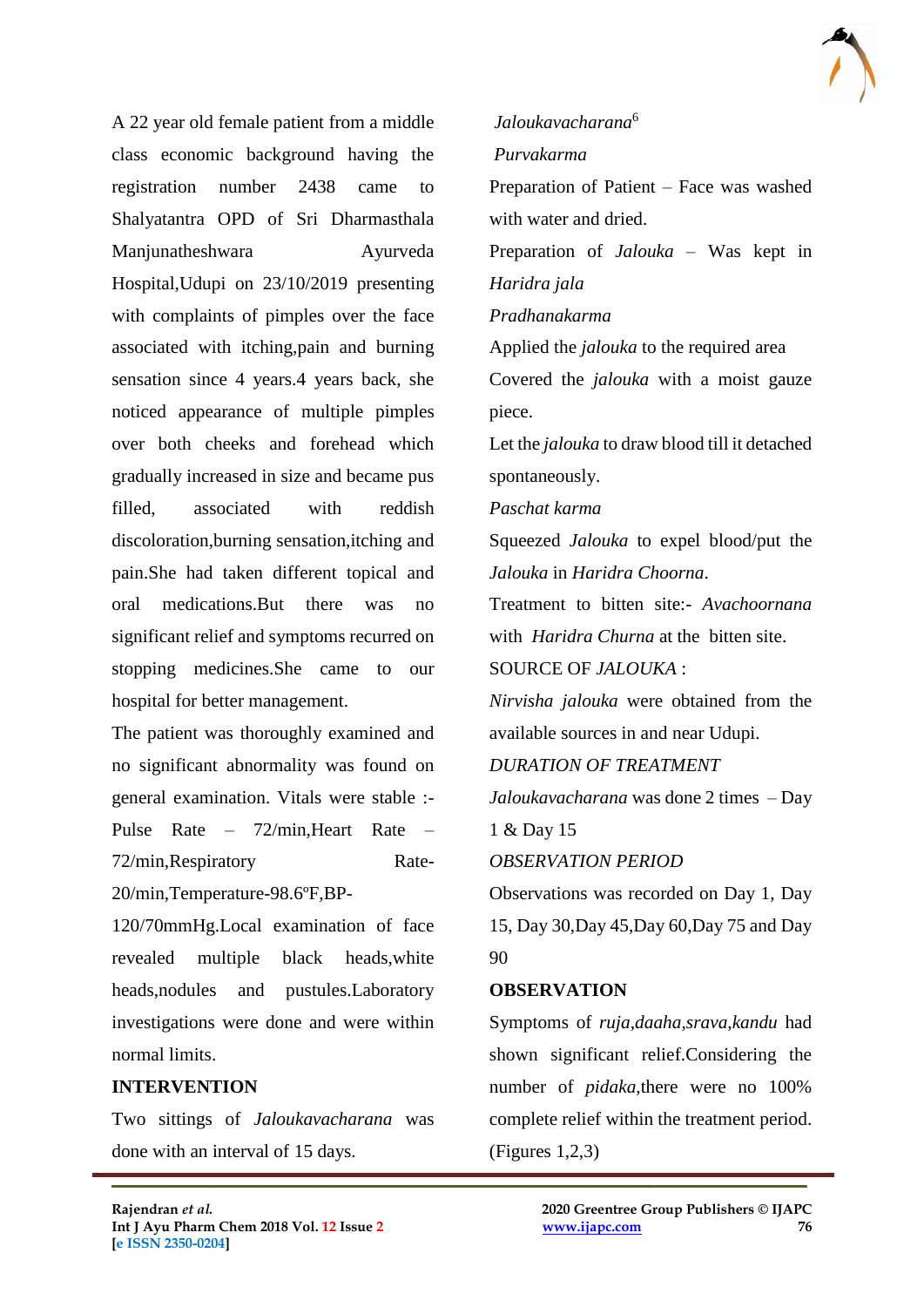



**Figure 3** After Treatment **RESULTS**

The assessment was done on day 1,day 15,day 30,day 45,day 60 and day 90 [Table 1]. During this period ,the patient reported gradual improvement in the condition – reduction in the number of lesions ,pain, itching and burning sensation (Table 2).

**Table 1** ASSESSMENT

| Signs $\&$      | Score<br>1 | Score<br>2 | Score  | Score |  |
|-----------------|------------|------------|--------|-------|--|
| Symptoms        |            |            | 3      | 4     |  |
| <b>Black</b>    | 0          | $1 - 5$    | $6-10$ | >10   |  |
| heads           |            |            |        |       |  |
| White           | 0          | $1 - 5$    | $6-10$ | >10   |  |
| heads           |            |            |        |       |  |
| <b>Nodules</b>  | 0          | $1 - 5$    | $6-10$ | >10   |  |
| <b>Pustules</b> | 0          | $1 - 5$    | $6-10$ | >10   |  |
| Ruja            | Absent     | Present    |        |       |  |
| Daha            | Absent     | Present    |        |       |  |
| Kandu           | Absent     | Present    |        |       |  |

 $\mathcal{L}_\mathcal{L}$  , and the contribution of the contribution of the contribution of the contribution of the contribution of the contribution of the contribution of the contribution of the contribution of the contribution of

| Signs $\&$     | <b>Before</b>  | Day            | Day            | Day            | Day            | Day            |
|----------------|----------------|----------------|----------------|----------------|----------------|----------------|
| Symptoms       | Treatment      | 15             | 30             | 45             | 60             | 90             |
|                |                |                |                |                |                |                |
| Back           | 4              | 4              | 3              | 3              | $\overline{2}$ | 2              |
| heads          |                |                |                |                |                |                |
| White          | 4              | 4              | 3              | 3              | 2              | $\mathfrak{D}$ |
| heads          |                |                |                |                |                |                |
| <b>Nodules</b> | 4              | 3              | 3              | $\mathfrak{D}$ | 2              | $\mathfrak{D}$ |
| Pustules       | 3              | $\mathfrak{D}$ | $\mathfrak{D}$ | $\mathfrak{D}$ | $\mathfrak{D}$ | $\mathfrak{D}$ |
| Ruja           | $\overline{2}$ | $\mathfrak{D}$ | $\mathfrak{D}$ | 1              | 1              | 1              |
| Daha           | $\overline{2}$ | $\overline{2}$ | 1              | 1              | 1              | 1              |
| Kandu          | 2              | $\overline{c}$ |                |                |                | 1              |

### **DISCUSSION**

**Table 2** OBSERVATIONS

*Mukhadooshika* is included as one among the *kshudraroga* in different ayurvedic classics.All the acharyas have mentioned *kapha* and *vata* to be the vitiated factors in the disease.*Pitta* has not been mentioned directly and the changes occuring in the skin have been attributed to *raktadushti. Pidaka* which is the chief complaint presented in the patient, is a *raktadushtilakshana* and *raktamokshana* is the preferred method of *shodhana* in *raktadushti. Jaloukavacharana* ,one among the method of *raktamokshana* , is preferred in *bala,nari,durbala ,bhiru* and *sukumara. Jaloukavacharana* removes vitiated *rakta*, and leads to reduction in *daha*, number of pustules and cysts. As per the explanation of Acharya Sushruta, one who undergoes *raktamokshana* periodically doesn't suffer *from twak roga, granthi,shopha* and *raktadushtijanya vikara.* The effectiveness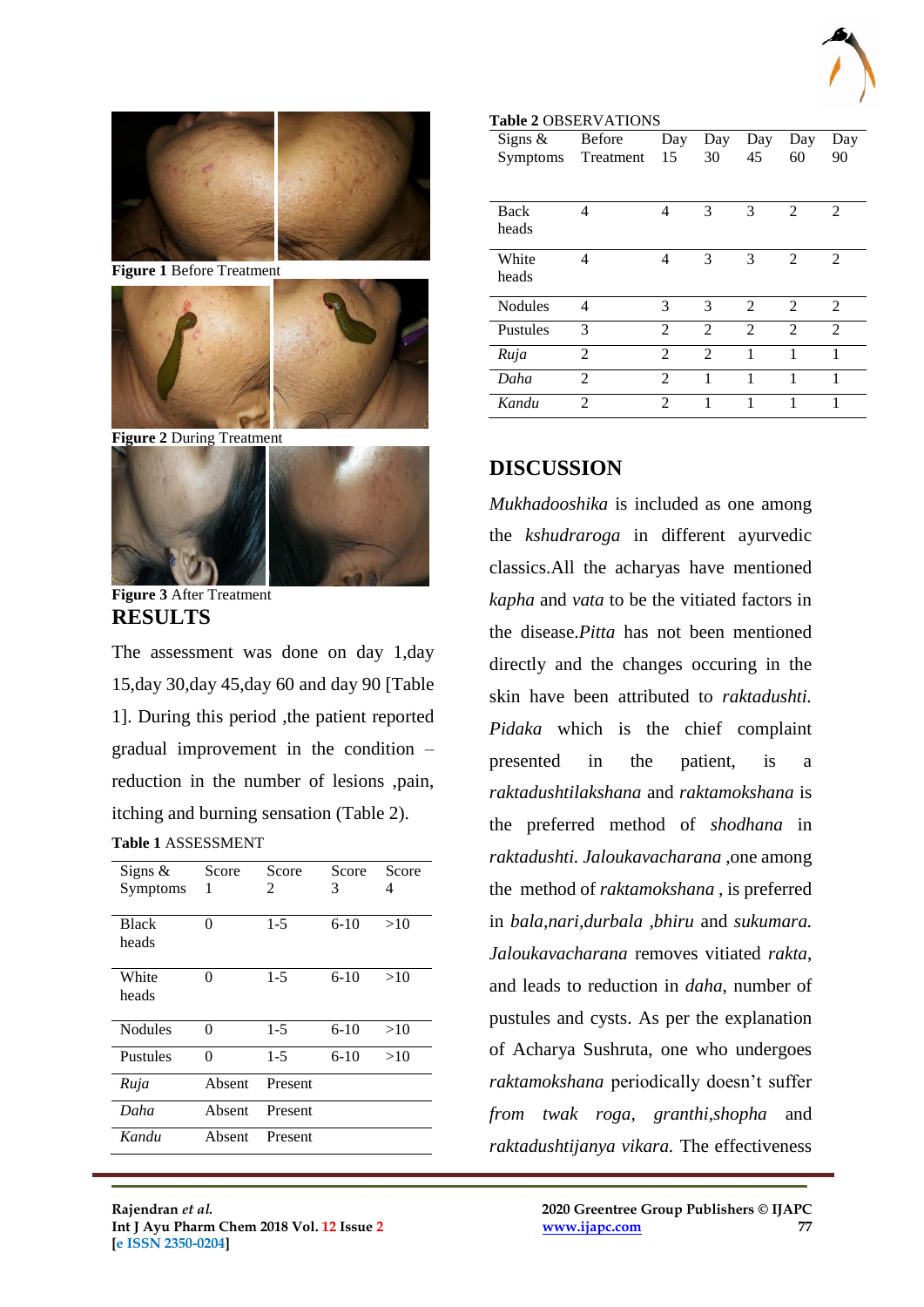of the treatment may be attributed to the analgesic,anti inflammatory and anaesthetic activity of leech saliva which contains a number of pharmacologically active biological substances like Hirudin, Hyalorunidase, Inhibitors of Kallikerine, Fibrinases, Collagenase etc. These substances are injected via leech into the body during the bite which brings about the  $effect<sup>7</sup> Tryptase$  inhibitor inhibits proteolytic enzymes of host mast cells,which reduces burning sensation.Bdellins,Eglins have anti inflammatory action to check swelling of skin cells and redness.Hyaluronidase alleviate itching $<sup>8</sup>$ .</sup>

## **CONCLUSION**

At the end of the study,it was found that *jaloukavacharana* was highly effective in the management of *mukhadooshika* and gives significant relief .There were no adverse effects found during and after the treatment.

 $\mathcal{L}_\mathcal{L}$  , and the contribution of the contribution of the contribution of the contribution of the contribution of the contribution of the contribution of the contribution of the contribution of the contribution of